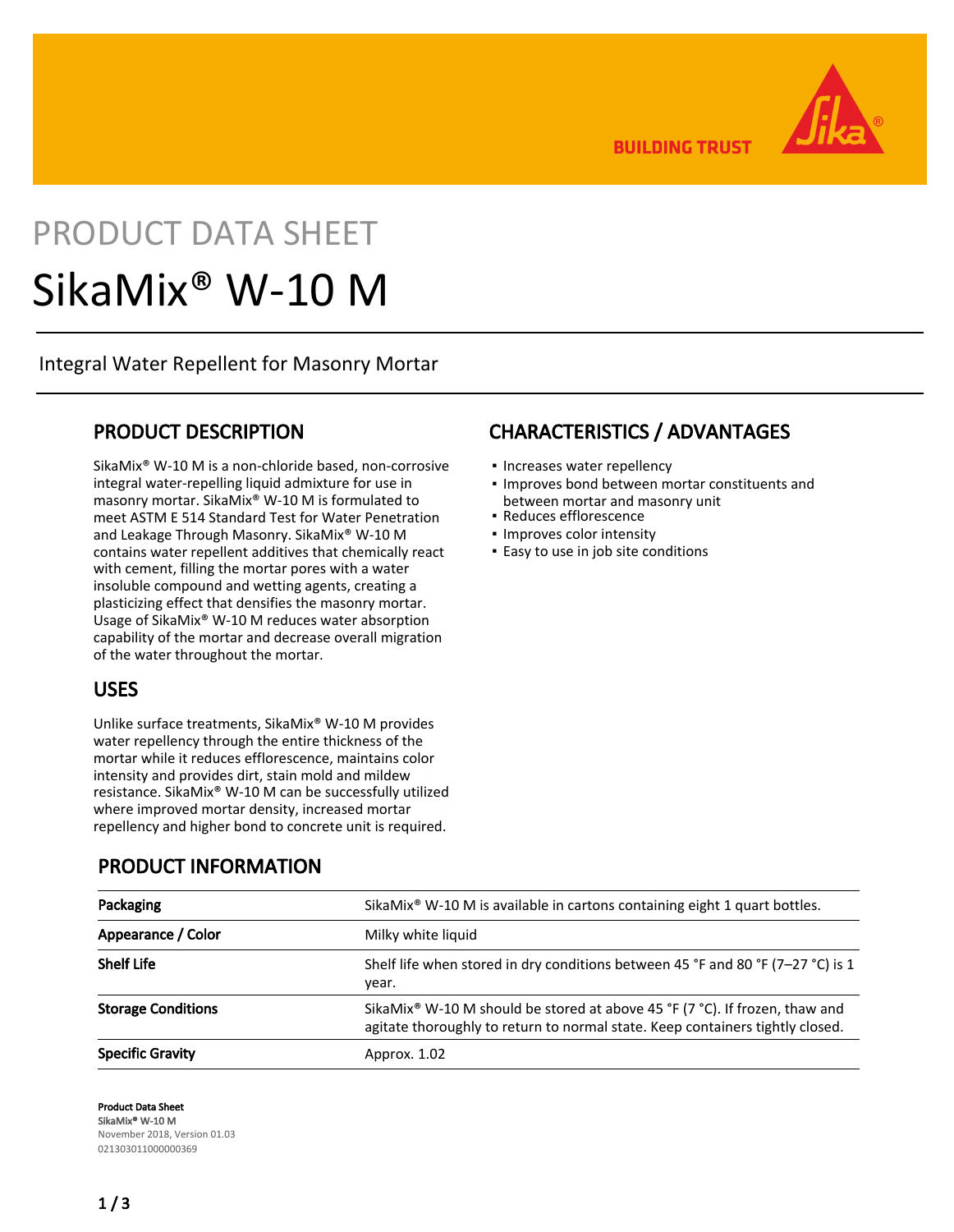| <b>Recommended Dosage</b> | Recommended dosage rate of SikaMix® W-10 M for masonry mortar<br>applications is: 1 quart bottle (32 fl.oz) per bag of cement (94 lbs) and $\frac{1}{2}$ quart<br>bottle (16 fl.oz) per bag of hydrated lime, masonry cement or mortar cement.<br>Shake well before using. Higher dosage than recommended may result in<br>lower compressive strength and potential set retardation. Dosages outside<br>the recommended range may be used for special requirements and<br>applications, for more details please contact your local regional office or<br>Technical Service Department at 1-800-933-SIKA (7452). |
|---------------------------|-----------------------------------------------------------------------------------------------------------------------------------------------------------------------------------------------------------------------------------------------------------------------------------------------------------------------------------------------------------------------------------------------------------------------------------------------------------------------------------------------------------------------------------------------------------------------------------------------------------------|
| <b>Mixing</b>             | To maximize admixture performance do not introduce admixture into dry<br>cementitious materials. In case this happens increased dosage might be<br>necessary. The best performance is achieved when admixture is added<br>directly into mixing water and mixed in. After introducing rest of components<br>mix the mortar well. Mixing time will vary based on the type of equipment<br>used. Make sure entire mortar volume is well blended. Reduce the amount of<br>mixing water by the volume of admixture added.                                                                                            |

#### BASIS OF PRODUCT DATA

Results may differ based upon statistical variations depending upon mixing methods and equipment, temperature, application methods, test methods, actual site conditions and curing conditions.

## OTHER RESTRICTIONS

See Legal Disclaimer.

#### ENVIRONMENTAL, HEALTH AND SAFETY

For further information and advice regarding transportation, handling, storage and disposal of chemical products, user should refer to the actual Safety Data Sheets containing physical, environmental, toxicological and other safety related data. User must read the current actual Safety Data Sheets before using any products. In case of an emergency, call CHEMTREC at 1-800-424-9300, International 703-527-3887.

### LEGAL DISCLAIMER

- KEEP CONTAINER TIGHTLY CLOSED
- KEEP OUT OF REACH OF CHILDREN
- NOT FOR INTERNAL CONSUMPTION
- FOR INDUSTRIAL USE ONLY
- FOR PROFESSIONAL USE ONLY

Prior to each use of any product of Sika Corporation, its subsidiaries or affiliates ("SIKA"), the user must always read and follow the warnings and instructions on the product's most current product label, Product Data Sheet and Safety Data Sheet which are available at usa.sika.com or by calling SIKA's Technical Service Department at 1-800-933-7452. Nothing contained in any SIKA literature or materials relieves the user of the obligation to read and follow the warnings and instructions for each SIKA product as set forth in the current product label, Product Data Sheet and Safety Data Sheet prior to use of the SIKA product.

SIKA warrants this product for one year from date of installation to be free from manufacturing defects and to meet the technical properties on the current Product Data Sheet if used as directed within the product's shelf life. User determines suitability of product for intended use and assumes all risks. User's and/or buyer's sole remedy shall be limited to the purchase price or replacement of this product exclusive of any labor costs. NO OTHER WARRANTIES EXPRESS OR IMPLIED SHALL APPLY INCLUDING ANY WARRANTY OF MERCHANTABILITY OR FITNESS FOR A PARTICULAR PURPOSE. SIKA SHALL NOT BE LIABLE UNDER ANY LEGAL THEORY FOR SPECIAL OR CONSEQUENTIAL DAMAGES. SIKA SHALL NOT BE RESPONSIBLE FOR THE USE OF THIS PRODUCT IN A MANNER TO INFRINGE ON ANY PATENT OR ANY OTHER INTELLECTUAL PROPERTY RIGHTS HELD BY OTHERS.

Product Data Sheet SikaMix® W-10 M November 2018, Version 01.03 021303011000000369